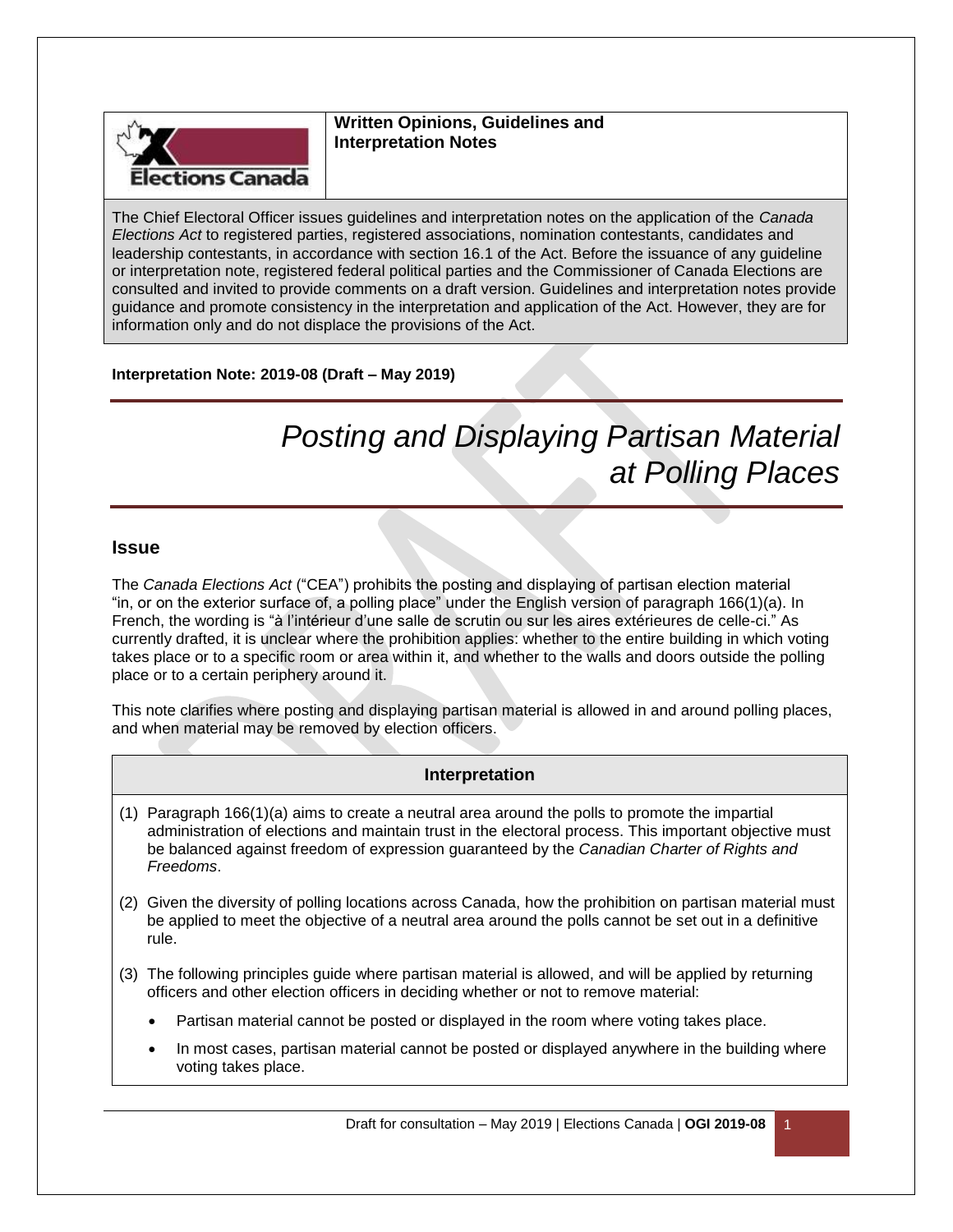- In most cases, the prohibition on partisan material extends to the entire property on which the building is located, including the parking lot.
- In some cases, it may be reasonable in balancing neutrality and freedom of expression to permit partisan material in areas of the building or property that are far removed from the room where voting takes place, or in private areas of the building or property.
- Where it is not reasonable to remove partisan material from the entire building or property, priority will be given to removing material from the main pathways used by voters to enter the polling location.

## **Legal Framework**

The most directly relevant provision of the CEA in the context of this interpretation note is as follows:

| 166 (1) No person shall                                      | <b>166 (1) Il est interdit :</b>                                |
|--------------------------------------------------------------|-----------------------------------------------------------------|
| (a) post or display in, or on the exterior surface of, a     | a) d'afficher ou d'exhiber à l'intérieur d'une salle de scrutin |
| polling place any campaign literature or other material      | ou sur les aires extérieures de celle-ci du matériel de         |
| that could be taken as an indication of support for or       | propagande qui pourrait être tenu comme favorisant un           |
| opposition to a political party that is listed on the ballot | parti politique mentionné sur le bulletin de vote sous le       |
| under the name of a candidate or the election of a           | nom d'un candidat ou l'élection d'un candidat, ou               |
| candidate:                                                   | s'opposant à un tel parti ou à l'élection d'un candidat;        |

That provision is to be read jointly with subsection 479(7), which allows returning officers and other election officers to remove material that contravenes paragraph 166(1)(a):

| 479 (7) If a returning officer or other election officer<br>believes on reasonable grounds that a person has<br>contravened paragraph 166(1)(a) or (b), the officer may<br>cause any material that they believe on reasonable<br>grounds was used in contravention of that paragraph to<br>be removed from, in the case of a returning officer, his<br>or her office or, in the case of any other election officer,<br>the polling station. | 479 (7) Dans les cas où ils ont des motifs raisonnables de<br>croire qu'une personne a contrevenu aux alinéas 166(1)a)<br>ou b), les directeurs du scrutin ainsi que les scrutateurs,<br>les superviseurs de centres de scrutin et les responsables<br>du maintien de l'ordre nommés en vertu de l'alinéa<br>124(1)b) peuvent faire enlever de leur bureau, dans le cas<br>des directeurs du scrutin ou, dans le cas des autres, du<br>lieu où se déroule le scrutin tout objet dont ils ont des<br>motifs raisonnables de croire qu'il a été utilisé en<br>contravention de ces alinéas. |
|---------------------------------------------------------------------------------------------------------------------------------------------------------------------------------------------------------------------------------------------------------------------------------------------------------------------------------------------------------------------------------------------------------------------------------------------|-------------------------------------------------------------------------------------------------------------------------------------------------------------------------------------------------------------------------------------------------------------------------------------------------------------------------------------------------------------------------------------------------------------------------------------------------------------------------------------------------------------------------------------------------------------------------------------------|
|---------------------------------------------------------------------------------------------------------------------------------------------------------------------------------------------------------------------------------------------------------------------------------------------------------------------------------------------------------------------------------------------------------------------------------------------|-------------------------------------------------------------------------------------------------------------------------------------------------------------------------------------------------------------------------------------------------------------------------------------------------------------------------------------------------------------------------------------------------------------------------------------------------------------------------------------------------------------------------------------------------------------------------------------------|

A prohibition similar to the current version of paragraph 166(1)(a) was first introduced in 1983.<sup>1</sup> It read as follows:

| 50(4) No person shall                                        | <b>50</b> (4) Nul ne doit :                                  |
|--------------------------------------------------------------|--------------------------------------------------------------|
| (a) post or display on or in a polling station or in a hall, | a) afficher ni exhiber en aucun endroit à l'intérieur ou à   |
| window or door of a polling station any campaign             | l'extérieur d'un bureau de scrutin aucun matériel électoral, |
| literature, emblem, ensign, badge, label, ribbon, flag,      | emblême, enseigne, insigne, étiquette, ruban, drapeau,       |
| banner, card, bill, poster or device that could be taken     | bannière, carte, affiche ou autre qui pourrait être tenu     |
| as an indication of support for or opposition to a           | comme favorisant ou contrecarrant un parti enregistré ou     |
| candidate or a registered party;                             | l'élection d'un candidat;                                    |

In 2000, the provision was amended by Bill C-2 to its current wording.

 $\overline{\phantom{a}}$  $1$  Prior to this, the prohibition was limited to furnishing, supplying or using loud speakers, ensigns, banners, etc., on polling day, and to furnishing, supplying or wearing flags, ribbons or favours on polling day, with no reference to the polling place. (RSC 1970, c. 14, s. 50)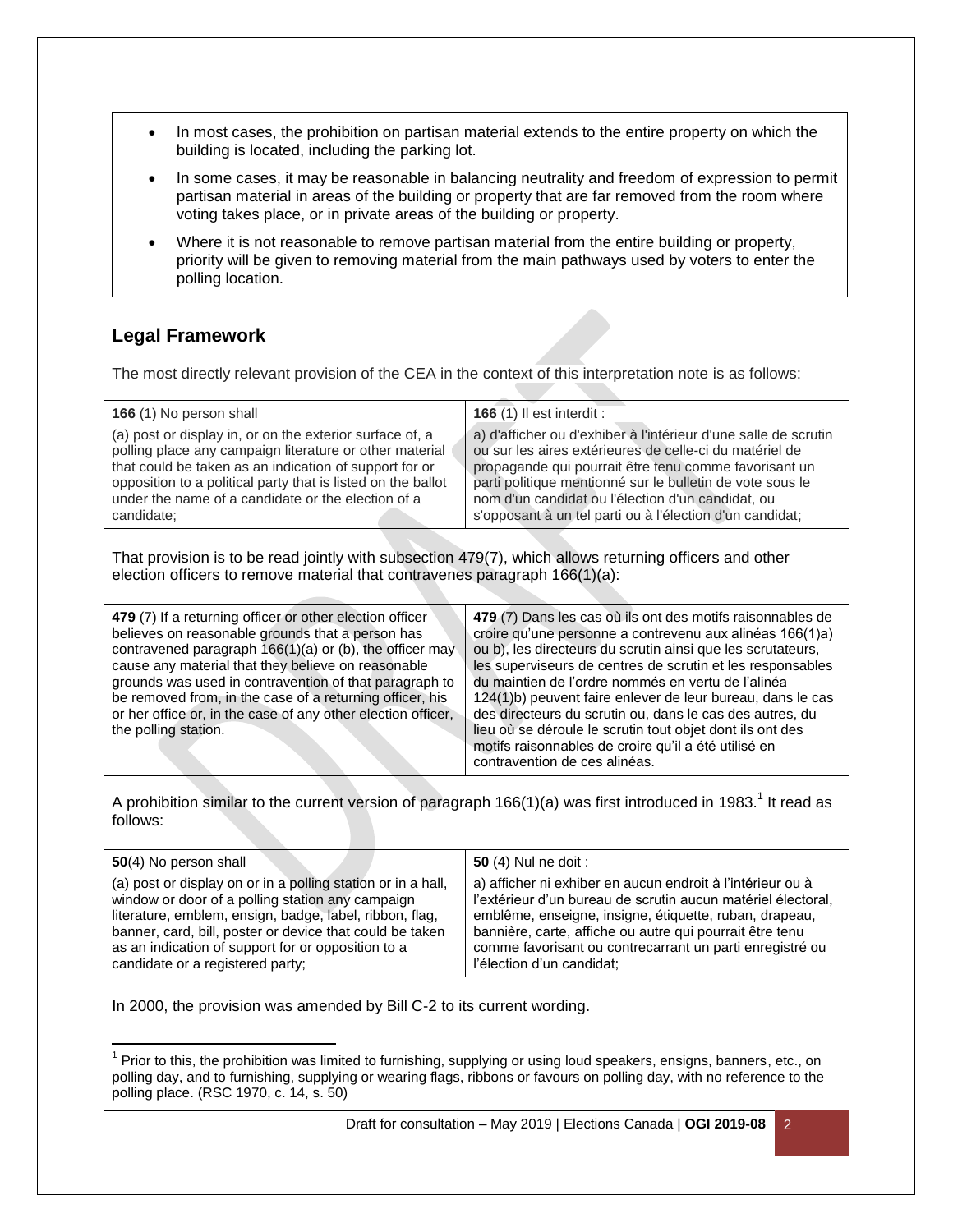## **Background**

#### **Recommendation to Parliament**

In 2010, following the 40th general election, the Chief Electoral Officer recommended that the CEA be amended to clarify the scope of paragraph 166(1)(a). The amendment he proposed was to prohibit posting and displaying partisan material within 100 metres of premises in which a polling site or office of a returning officer was located.<sup>2</sup> The House of Commons Standing Committee on Procedure and House Affairs did not agree with the proposed approach, feeling the restriction was "excessive and difficult to define." The Committee instead proposed that the prohibition apply to material posted "on the exterior surface of the unit or room leased for use as a polling place." In the French version of the provision, the term "aires" would be replaced by the word "surface."<sup>3</sup> However, no such amendment was ever made.

#### **Comparison with provincial legislation**

In most provinces and territories, election legislation prohibits displaying partisan material within a certain distance of a polling place. The distance varies from 50 feet in Saskatchewan to 100 metres in British Columbia and Newfoundland and Labrador. Ontario is the only province with no clear prohibition, as neither the *Election Act* nor the *Election Finances Act* address where signs can or cannot be posted.<sup>4</sup>

Election legislation for Nunavut and Yukon make no mention of a specific distance; instead, they use language similar to that found in the CEA. Alberta's *Election Act*<sup>5</sup> applies the prohibition to both the inside and outside of the building used for a polling place, as well as "within the boundaries of the land on which the building is located." There is an exception for a polling place located in "a building containing a complex of interlocking offices, stores or other facilities." 6

Quebec has legislated the most restrictive regime. Under the *Election Act*,<sup>7</sup> a returning officer can cause any partisan material to be removed from the premises of a polling station, which is defined as the "building in which the polling station is located and any neighbouring place where the sign or partisan publicity may be seen or heard." This means that signs may be removed not only from the property on which the building sits, but also across the street from it.

 $5$  RSA 2000, c. E-1, s. 135.

 $\overline{a}$ 

 $<sup>7</sup>$  CQLR, c. E-3.3, s. 352.</sup>

<sup>2</sup> Chief Electoral Officer, *Responding to Changing Needs – Recommendations from the Chief Electoral Officer of Canada Following the 40th General Election*, 2010, part I.19.

<sup>3</sup> Standing Committee on Procedure and House Affairs, *Report 15: Response to the Chief Electoral Officer's Recommendations for Legislative Reforms Following the 40th General Election*, 41st Parliament, 1st Session, February 2012.

<sup>4</sup> Elections Ontario, *CFO Handbook for Political Parties 2018*, p. 75: "Sign placement: The *Election Finances Act*  does not address where signs can or cannot be placed. When placing signs on public property, consult the local municipality to see what local by-laws allow or, when placing signs near a highway, consult the Ministry of Transportation."

 $^6$  In this type of building, the prohibition applies only to the office, store or facility comprising the area designated as a polling place.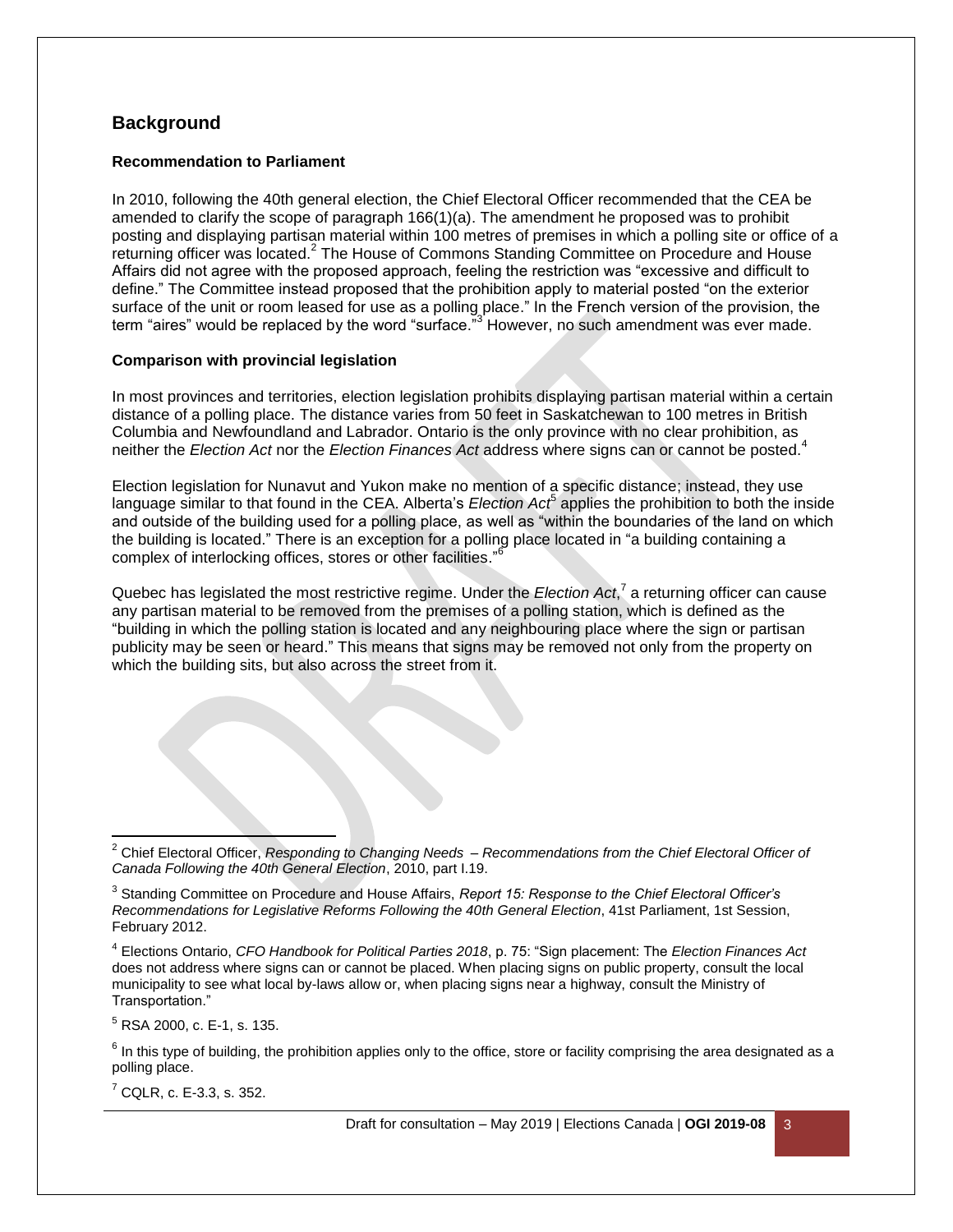#### **Previous interpretations by Elections Canada**

In recent elections, the uncertainty surrounding the scope of the prohibition, including the meaning of the words "on the exterior surface [of] a polling place," has given rise to complaints and questions from citizens and political entities. As noted in the 2010 recommendations report:

Some individuals interpret that expression broadly, extending the prohibition to the entire site on which a polling place is located. Others interpret it quite strictly, limiting the prohibition to the exterior walls of a polling site. … These different interpretations lead to the inconsistent application of the provision throughout the country.<sup>8</sup>

In the *Returning Officer's Manual* for the 41st general election, Elections Canada instructed returning officers that the polling place, for purposes of this provision, encompassed the entire property (including the parking lot) on which a polling station was established, up to the sidewalk. For the 42nd general election, the manual was less specific and only stated that "partisan material in, or on the exterior of, a polling place is prohibited." It did not specify whether the polling station encompassed the whole building or simply the portion leased for voting purposes.

The *Central Poll Supervisor Guidebook* for the 42nd general election was clearer, instructing the election officer to scan outside and confirm that there was "no partisan material on the exterior surface of the building." The *Guidelines for Candidates' Representatives* for the 42nd general election included the following in the list of do's and don'ts: "As a candidate's representative, you MAY NOT: … display partisan symbols or material inside or near a polling place, which may include the parking lot, grounds and sidewalk."

In the leases signed by returning officers on behalf of the Chief Electoral Officer, clauses address partisan material and the authority of election officers (i.e. the tenant) to remove such material. For example, in the most recent lease template for polling places, the following wording is included:

**11.** The Landlord acknowledges and agrees that the Tenant, acting reasonably, may remove from the Premises or the building in which the Premises are located any material of a partisan political nature. The Tenant shall not be liable for any damages, however caused, resulting from such removal.

## **Analysis and Discussion**

#### **Purpose of the prohibition and** *Charter* **considerations**

Elections Canada understands the prohibition at paragraph 166(1)(a) to have the purpose of maintaining the neutrality of the polling place, and of election administration more generally. At a polling location, the presence of partisan signs, posters or campaign vehicles could lead voters to question the neutrality of the polling place. This would have a negative impact on trust and the legitimacy of election results.

However, the right to post or display partisan material during an election period is protected by section 2(b) of the *Canadian Charter of Rights and Freedoms*. Information that relates to the electoral process has been described by the Supreme Court of Canada in *Thomson Newspapers* as being "at the core of expression guaranteed by the *Charter*."<sup>9</sup> The importance of this right is also reflected in the CEA, which makes it an offence under section 325 to "prevent or impair the transmission to the public of an election advertising message."

 $\overline{a}$ <sup>8</sup> Chief Electoral Officer, *Responding to Changing Needs.*

<sup>9</sup> *Thomson Newspapers Co. v. Canada (Attorney General)*, [1998] 1 SCR 877.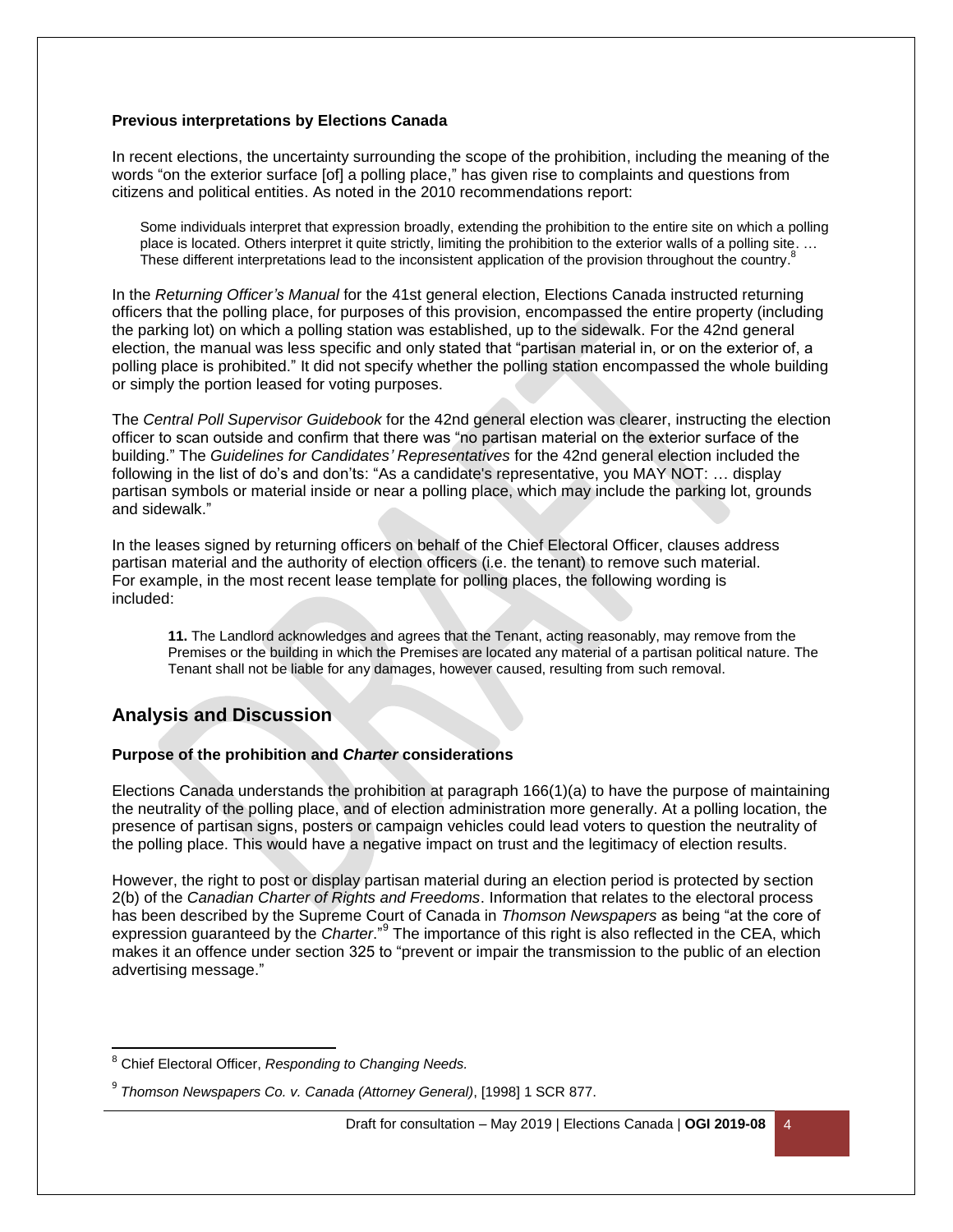Therefore, an interpretation of paragraph 166(1)(a) must reflect the delicate balance between protecting freedom of expression and ensuring the neutrality of the polling place, and of election administration in general. To impose a greater zone of neutrality is to detract from free political expression, and vice versa. As ensuring neutrality infringes on freedom of expression, the limitation on posting and displaying partisan material should only be as broad as it needs to be to prevent the harm identified.

#### **Interpreting "polling place" and "exterior surface"**

The difficulty in interpreting paragraph 166(1)(a) comes, first and foremost, from the fact that the French and English wording of the provision do not support a common meaning. This makes the scope of its application unclear. First, the term "polling place" in English ("salle de scrutin" in French) is not defined in the CEA. It could be interpreted as meaning either the room where the polling station is located or the entire building. Second, the English wording refers to "the exterior surface" of the polling place, while the French refers to "les aires extérieures," which is potentially broader. Although both clearly include the actual surface of the building (walls, windows and doors), the question is whether they also include the area surrounding the building.

#### *Polling place*

Interpreting "polling place" to mean only the specific room where voting takes place within a building would render the words "or to the exterior surface" of a polling place largely meaningless. All that would be covered by such a narrow interpretation would be the outside of the door of the voting room, and the outside walls of that room (which would be the inside walls of neighbouring rooms).

This would mean that partisan material could be placed in front of the building where a polling station is located, on the door of the building, and all along the hallway leading to voting room. Such a narrow interpretation would clearly defeat the purpose of the provision, which is to maintain the neutrality of the polls. The interpretation must be broader.

In most cases, to protect the neutrality of the polls, partisan material must be prohibited from being displayed or posted anywhere in the building where voting takes place. In some cases, however, it may be unreasonable for the notion of a "polling place" to extend to the entire building. For example, polling stations may be located in university student centres, where activities of a political nature are regularly carried out (since student clubs or partisan associations often have offices in these buildings). In such cases, respect for freedom of expression may require allowing partisan material to be present in one part of a building, even though a polling station is located in another part of the building.

#### *Exterior surface*

Adopting a narrow interpretation of "exterior surface" would also defeat the purpose of the provision. It would prohibit the posting of partisan material on the exterior wall of the building, but it would allow the same material to be displayed on the grounds one inch from the wall. This cannot have been the intention of Parliament in adopting this provision, as it would do little to protect the neutrality of polling places.

A broader interpretation, which is suggested by the French wording "aires extérieures" and is generally reflected in provincial and territorial legislation, would have the effect of creating a neutral area around the polling location. It is an approach that is familiar to voters and political entities. A broader reading of exterior surface means that signs should generally not be posted or displayed on the property around the polling location, including in the parking lot or along the pathway that voters would use to get into the building from the parking lot or sidewalk.